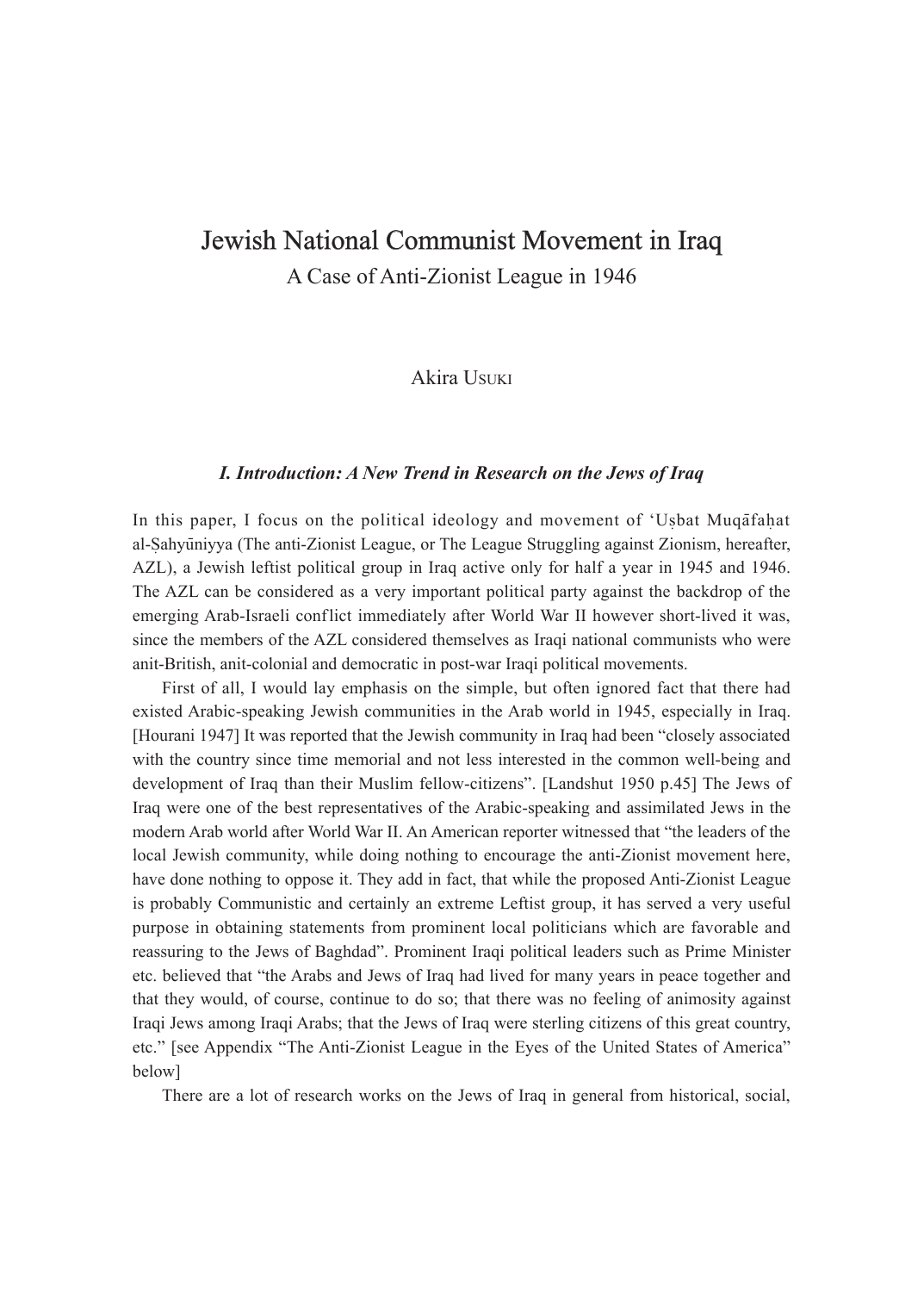political and economic viewpoints. I myself surveyed research trends on the Jews of Iraq during a very crucial period from Farhud (anti-Jewish riots in 1941) to the 'exodus' or emigration of the Iraqi Jews in 1950-51. [Usuki 1994] But few researchers have paid a special attention to the AZL itself except a small group of Arab, especially Iraqi or Palestinian, leftist intellectuals such as 'Abd al-Latīf al-Rāfī, 'Abd al-Razzāq al-Sāfī, 'Abd al-Qādir Ya - sīn, and Abbas Shiblak as mentioned later. The AZL has been neglected even in Israeli academia, and old-styled Arab researchers' works in Arabic on the AZL have been almost disregarded as political-oriented or even partisan works except in the Arab world. Of course there is an exception to my description. For example, there emerged in Israel a pioneering, but traditional-styled trend in study among Iraqi-born Jewish researchers like Nissim Kazzaz and Yosef Meir who analyzed the AZL or Jewish communists in relation to Zionists and their underground activities in Iraq. [Kazzaz 1991] [Meir 1993] Itzhak Bar-Moshe, a former Iraqi-origin Israeli diplomat, published his memoir both in Arabic and Hebrew [Bar-Moshe 1975 1977] where he describes the AZL as a personal experience. This general neglect is the starting point of my discussion in this paper.

It is well known that, in the Arab world during the 1950s and 1960s, Marxist or Socialist ideas had extraordinarily influenced upon their Arab intellectuals in their academic and works. Recently new trends of study however have emerged among Western or even Middle Eastern academics on Arab nationalism against the background of rethinking nationalism and nation-state in general, well represented by catch-words like Benedict Anderson's 'imagined communities' or Eric Hobsbawm's 'invention of traditions'. Concerning Arab nationalism, one of their main concerns is to reconstruct the national or nationalist history from below or peripheries. [Jankowski et al 1997]. We can observe the same trend of reconstructing the past in Israeli studies, that is, "post-Zionism debates" in which 'new historians' and 'critical sociologists" participate. [Silberstein 2000]

One of the new trends in rewriting histories is also to pay more attentions to workers and working class. This filed of study has been neglected for a long time, based upon the conviction that it was appropriate or even counterproductive to apply class analysis to the modern Middle East. As a framework for identity and action in the Middle East, class was traditionally seen as very much subordinate to religion, ethnicity, tribal affiliation, village solidarity, regional origin, and so forth. [Lockman 1994 p.xii]

Such a certain "Middle Eastern exceptionalism" named by Lockman could be applicable to historical and social studies of Jewish leftist or communist movement not only in Iraq but also in other Arab countries generally before the establishment of Israel. Concerning Egypt, there are excellent works conducted by Beinin and Lockman [Beinin & Lockman 1987] and others. Especially it is noted that Beinin conducted a comparative study of Marxist or Communist politics in Israel and Egypt [Beinin 1990] and the Jews of Egypt [Beinin 1998].

Egyptian Jews played a prominent role in Communist movement in the 1940s. Among famous Egyptian Jewish communists are Henri Curiel (1914-78), who founded the Egyptian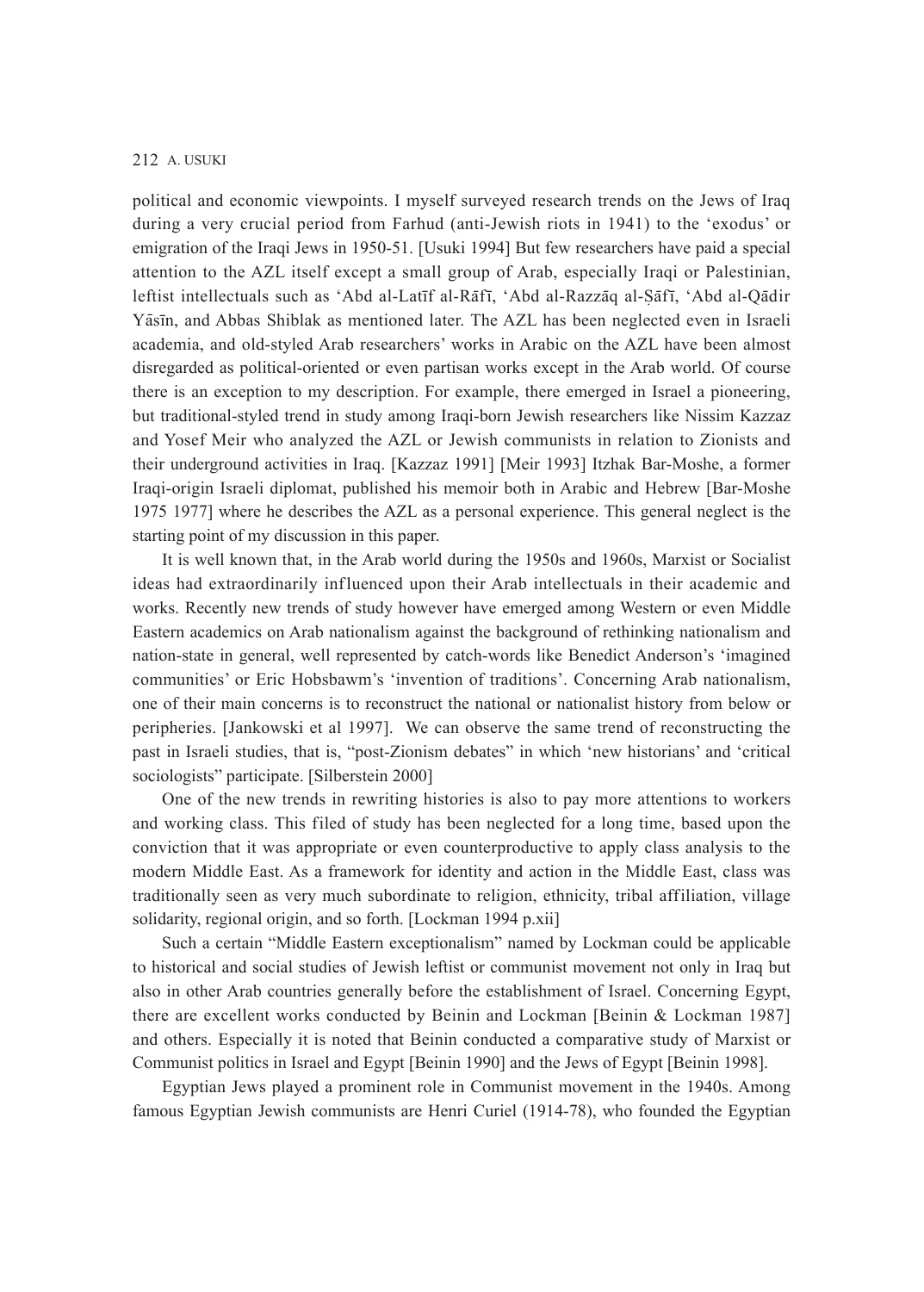Movement for National Liberation (HAMETU) in 1943 and Hillel Schwartz, founder of Iskra in 1942. The two groups and People's Liberation led by Marcel Israel formed the Democratic Movement for National Liberation (HADETU) together in 1947. [Beinin 1998 pp.143-145] Fruitful works on this topic have been produced by Egyptian scholars such as Rif'at al-Sa'īd or Ra'ūf 'Abbās Hāmid (Cairo University) and others in Arabic.

### *II. An Old-New Direction in Study on the AZL*

On the contrary, a question has to been posed as follows: why is there a scant amount of works on Iraqi Jewish communists although they played an important role during the late 1940s? Perhaps because Egyptian and Iraqi governments took different measures toward the Jews and also because the Jews had different legal or political status concerning nationalities or citizenship in both of the states: the Iraqi Jews had Iraqi nationalities that were however deprived of in 1950 by the government, but most of the Egyptian Jews were foreign nationals with no Egyptian nationalities except a few so-called 'Arabized Jews (musta'aravim)' among whom there were few educated intellectuals.

Looking at the AZL, the reasons of a shortage of research conducted by Jewish or Israeli scholars on Iraqi Jewish communists in particular are perhaps explained as follows: firstly the AZL itself was short lived as an authorized political party for only three months and half from March to June, 1946; secondly the AZL was said to be subordinate to the Iraqi Communist Party (ICP) under the leadership of Yūsuf Salmān Yūsuf (Fahd) who was executed by hanging in 1948; thirdly most of its members left Iraq for Israel and have kept silent about their own past in Iraq since their immigration to Israel; fourthly the Cold War between the US and the Soviet Unions on the one hand and Arab-Israeli conflict on the other blurred boundaries between real and false images of Jewish Communists in the fogs of anti-Communist political propaganda such as 'Jewish conspiracy theory'.

On the other hand, it is worthwhile to point out that Palestinian leftist intellectuals have been interested in the AZL as a good historical example for seeking class and national solidarity among the Arab and Jewish workers and intellectuals against British imperialism and its local Arab reactionary regimes. Also the AZL rendered great ideological service to justification of the PLO's political goal to build a 'non-sectarian democratic Palestinian state, in which Muslims, Christians and Jews are expected to coexist equally and peacefully in the future.

One of the first Palestinian Arab leftist intellectuals who gave an attention to the AZL was 'Abd al-Qādir Yāsin, former editor of "*al-Tali'a (Vanguard)*", Cairo-based leftist Arabic 4 magazine. His article was "The anti-Zionist League" that appeared in an Arabic journal, "*Shu - 'un Filast* 4 *īniyya (Palestinian Affairs)*" published by PLO Research Center in Beirut. [Yasin 1972] He heavily relied upon articles in leftist or Communist-affiliated newspapers and journals published in Cairo such as *Iskra(light)*, *al-Rāya(flag)* or an organ of *al-Fajr*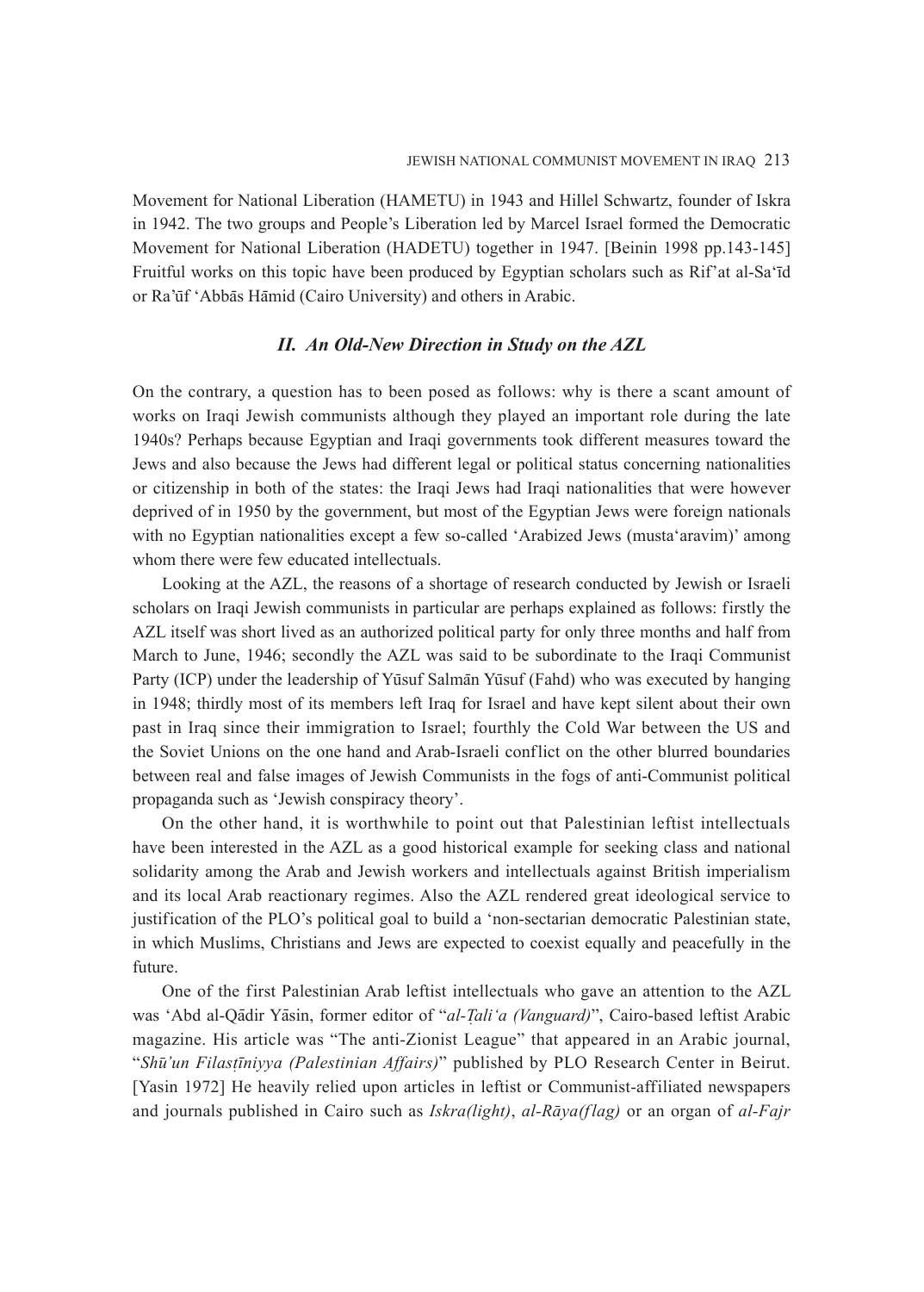al-Jadīd (New Dawn) that was founded in 1946 by Ahmad Sādiq Sa'd, a former Jewish communist converted to Muslim later. These underground newspapers covered what were going on in Palestine and other Arab countries including Iraq. Yasin threw a fresh light on a contemporary class solidarity movement beyond state borders in the Arab world.

A younger Palestinian researcher published a landmark book on the Jews of Iraq in English, *The Lure of Zion*. Abbas Shiblak emphasized the AZL's contribution to political debates on Zionism in the 1940s. He criticized severely totalitarian Arab regimes, saying, "In fact, it could well be argued that the totalitarian attitudes of the regimes themselves still largely under colonial influence, were actually serving the Zionist cause by harassing and persecuting the democratic forces. Indeed, many Zionist historians reported a revival of Zionist activities among the Iraqi Jews immediately after the dissolution of the AZL and the arrest of its activities".[Shiblak 1986 p.64]

Among Iraqi researchers writing about the AZL are 'Abd al-Latīf al-Rāwī, who edited a source book on the AZL, that was published first in Baghdad, 1977, then reprinted in Damascus, 1986 [al-Rāwī 1986] and 'Abd al-Razzāq al-Sāfī, who wrote a small booklet on the 4 AZL on a special emphasis on Fahd, secretary-general of the Iraqi Communist Party, which was published in Baghdad, then reprinted in Jerusalem. [al-Safī 1977] The former contains al-Rāwī's studies on "The Iraqi Leftists and the Palestine Question", "The AZL" and also some of the AZL's political pamphlets and leaflets including "Zionism is Enemy for Arabs and Jews (al-Sahyūniyya 'Aduw al-'Arab wa Yahūd)", "The AZL is straggling against Zionism (al-'Usba fī Kīfāhī-ha didda al-Sahyūniyya)" as well as its political statements and petitions to the government. The latter of the pamphlets and leaflets, written by al-Sāfī, is a fifty-nine pages booklet on Iraqi Communists' struggle against Zionism, in which Chapter Five contributes to the AZL. [al- $\overline{\overline{\text{a}}\text{f}}\overline{\text{f}}$  pp.33-38]. 4

A book written by Fadil al-Burak on a comparative study of Jewish and Iranian schools in Baghdad is of use to know who the members of the AZL were although the book didn't intend to describe political movements in Iraq. [al-Burak 1984] The most useful and important information given by the book is a list of 245 Jewish communists in Iraq in the 1940s. The list supplies us with information enough for us to know some of the AZL member's names, his or her birthplace, birth year, occupation, and the date of becoming a member, even if the list is not sufficient to go into detail.

Above-mentioned studies conducted in Arabic are not considered as new or innovative but as old-fashioned leftist style or even over-politicized by the criterion of present academic research. But if we put these trends in currently f lourishing post-colonial or subaltern studies, it might be possible to find out new attempts to reconstruct or reconstitute a history of the Jews of Iraq from Arab Jews' point of view. The term of 'Arab Jews' came up as a controversial issue in heated dispute in Israeli media and academia since Yehouda Shenhav, a Iraqi-origin sociologist of Tel Aviv University published his provocative book "*the Arab-Jews: Nationalism, Religion and Ethnicity*" in Hebrew in 2003. [Shenhav 2003]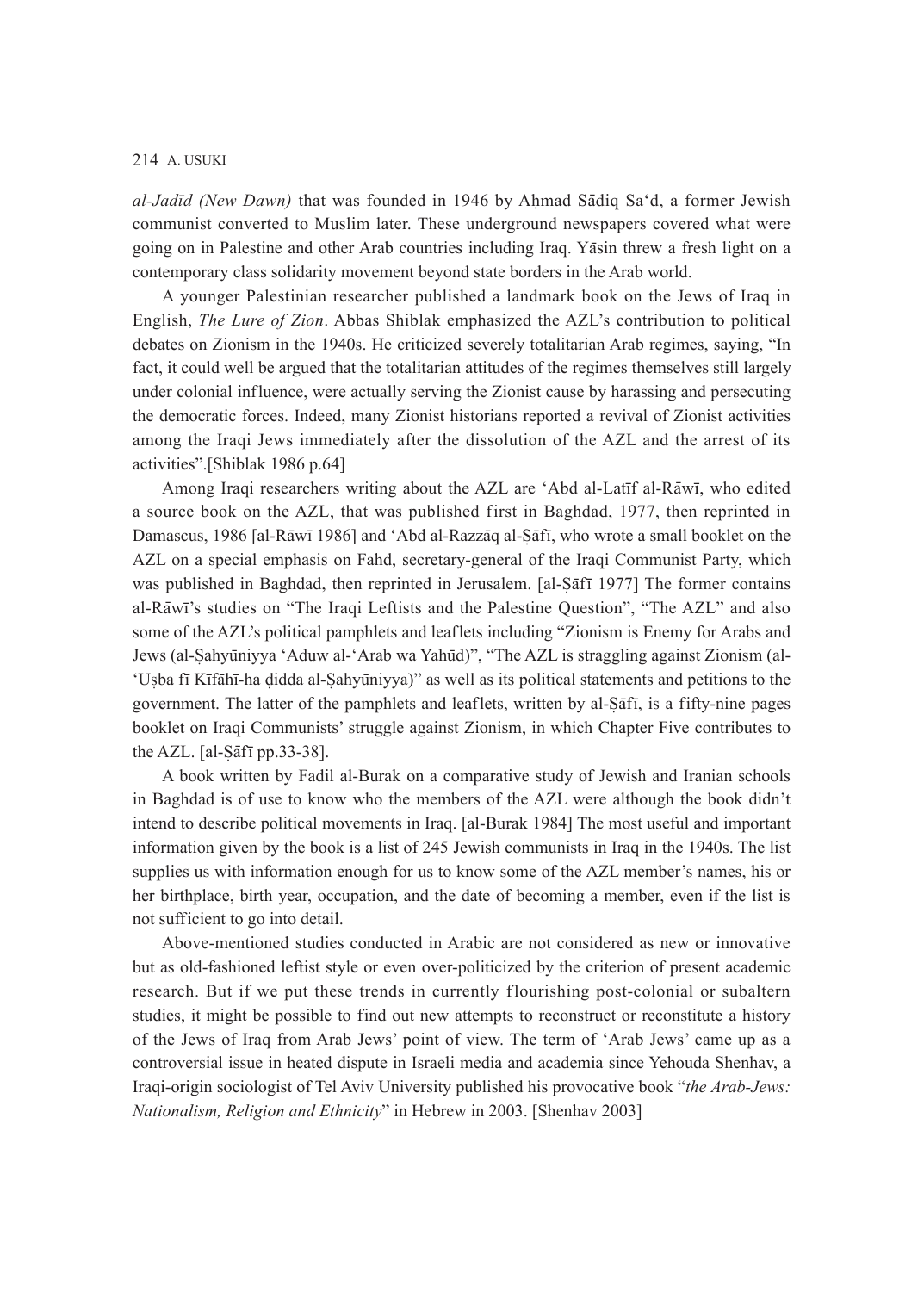#### *III. The Formation of the AZL and the Iraqi Communist Party*

First of all, I briefly look at a historical process of the emergence of the AZL in the following. Since World War Two came to end, there appeared anti-British and democratic political movements in Iraq. Among them young intellectual Jews also petitioned the Iraqi Minister of Interior that they should establish the anti-Zionist League on September 12, 1945 and the petition was accepted on March 16, 1946. The Tawfiq al-Suwaydi government permitted the AZL for some time owing to the visit of the Anglo-American Committee for Inquiry on Palestine to Iraq. The government intended that the AZL should appear on behalf of the Jews of Iraq before the Committee [Laqueur p.185]. The government rejected the National Liberation Party (Hizb al-Taharrur al-Watani) that was 4 regarded as the Iraqi Communist Party's organ, but permitted other five parties, such as Independent Party (Hizb al-Istiqlal), National Democratic Party (al-Hizb al-Watani al-Dimuqrati), Libaral Party (Hizb al-Ahrar), People's Party (Hizb al-Shaʻb), and National Union Party (Hizb al-Ittihad al-Watanī).

The petition of the AZL was said to be signed by eight members according to al-Rāwī and al-Sāfī. All of the undersigned at the petition came from Baghdad and at the same time they are Communists. But all the members of the AZL are neither Communists nor Jews. Among the members existed Muslims and Christians too. The AZL was a political association in which young intellectual groups such as progressive nationalists (democratic and communists) joined in order to set up a political party. [al-Rāwī 1986 p.23]

As for the AZL's relations to the Iraqi Communist Party (ICP), Yūsuf Salmān (Fahd), secretary of the ICP, was said to agree to and support an idea about the formation of the AZL by young Jews as a very positive step to the ICP's further struggle against Zionism. The AZL was intended to be independent of the ICP to all appearances, because it had its own platform and by law. It is therefore considered neither as a branch of the ICP nor as one of ordinary democratic political parties. [ibid.]

On the other hand, another source said, the central committee of the ICP authorized Yahūdā Siddīq [Yehuda Tzadik] to organize the AZL. It is well-known that Siddiq was hanged with Fahd. Yūsuf Harūn Zilkha was appointed chairman of the executive committee of the AZL, which means that Zilkha is regarded as the head (ra'īs) of the AZL. Siddīq became head of the inspection committee whose function was to inspect the decision-making process of the AZL executive committee and to follow up the execution of the decisions. [Y $\bar{a}$ sīn 1972 p.160]

Walter Laqueur however severely commented the AZL's relation to the ICP in his classic work on nationalism and communism in the Middle East, saying that, from the Communist point of view, anti-Zionist activity was not just a cover but a very urgent matter because of the strength of Zionist influence among Iraqi Jews. On the other hand, the party wanted to exploit this legal framework (that is, the AZL) of Communist propaganda in general. [Laqueur 1958 p.185]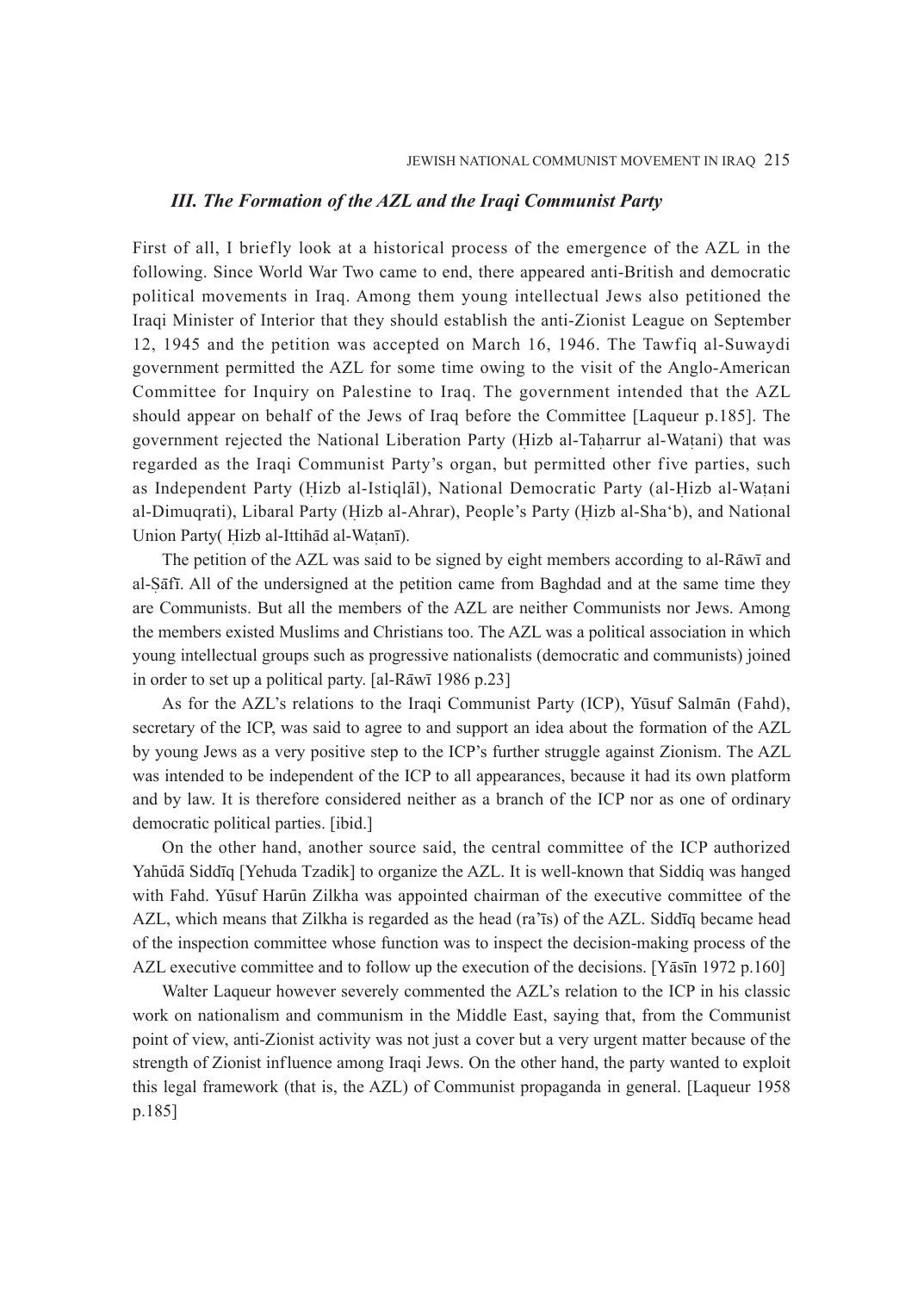It seems strange that Zilkha, the AZL head, didn't sign the petition. The reason why he was installed as chairman of the AZL is not clear. According to the list of the Jewish Communists made by al- Burāk, Zilkha was born in al-Sank, Baghdad in 1921 and worked as a railway clerk. It is unknown when he joined the ICP. At the age of twenty-five, he took up the top position of the AZL. [Burak 1984 Appendix II, no.238] Zilkha published a booklet by his own name in 1946. The title of the booklet was *Zionism: Enemy against Arabs and Jews*  (al-Sahyūniyya: 'aduwat al-'Arab wa al-Yahūd). The booklet was published by al-Hikma Publishing Company that was run by the ICP. It is not inconceivable that it was not Zilkha but Fahd who really wrote this booklet, judging from the high-level of what was written in the booklet. [al-Rāwī 1986 p36] Unfortunately I have no information on Zilkha's personal records. Bttatu gave information on the Zilkha family in his famous book. [Batatu p.311] or [Encyclopedia Judaica Vol.6, pp.1022-1023]

Other prominent members of the AZL and also the signers of the petition are Marur Salih Qattan, Ibrahim Naji Shumayl, Ya'qub Mu'ir al-Misri. Qattan, accountant of the AZL, was born in Baghdad, 1913, and a manager of a newspaper "Sha'b (People)". He also published a booklet, whose title was "Our League ('Usbatna)". al-Misri was former secretary of the AZL, born in Baghdad, 1920, and al-Rāwī had an interview with al-Misri in the beginning of the 1970s.[al-Rāwī pp.228-236] Shumayl was born in Baghdad, 1912 and was a pharmacist. His wife secretly made contact with Fahd during his exile and Fahd was arrested at Shumayl's house in January 18, 1947.[al-Burāk, op.cit]

The number of the AZL members was unknown, but hundreds peoples joined it as its members within a few week. AZL published a daily newspaper "*al-'Usba (The League)*". It is said that six thousand copies were circulated daily among the Jews [Kazzaz 1991 p253]. If this figure were correct, it would be no exaggeration that the AZL had a good influence upon the Jews of Iraq, whose population was 117,000 souls in 1947. [Batatu 1978 p.40] Shiblak estimates that "the participation of the Jewish intelligentsia in the nationalist movement of the Arab East during the post-war period did not conform to this view (that is, the majority of the Iraqi Jews lacked interest in politics, but look to Jerusalem as a religious center). On the contrary, the integration of at least some Jews in the Iraqi struggle for democratic rights and national independence signaled an end to traditional Jewish abstention from Iraqi political life. [Shiblak p.64]

As a radical leftist party, the AZL defined Zionism as an exploitative colonialist movement in Palestine and insisted that Zionists utilized the Jewish consciousness of discriminations against them in order to mobilize them for Zionist political goals on the pretext of giving relief to Jews under oppression (zulum). The main issue of the AZL's platform (manahij) is to fight against Zionists in Iraq so as to separate Jews from Zionists.

The platform said firstly that with permission of the Ministry of Interior the head office was located in Baghdad and local branches in other cities. Secondly, the objectives of the AZL was to expose Zionists' activities among Jews and to terminate Zionists' influence and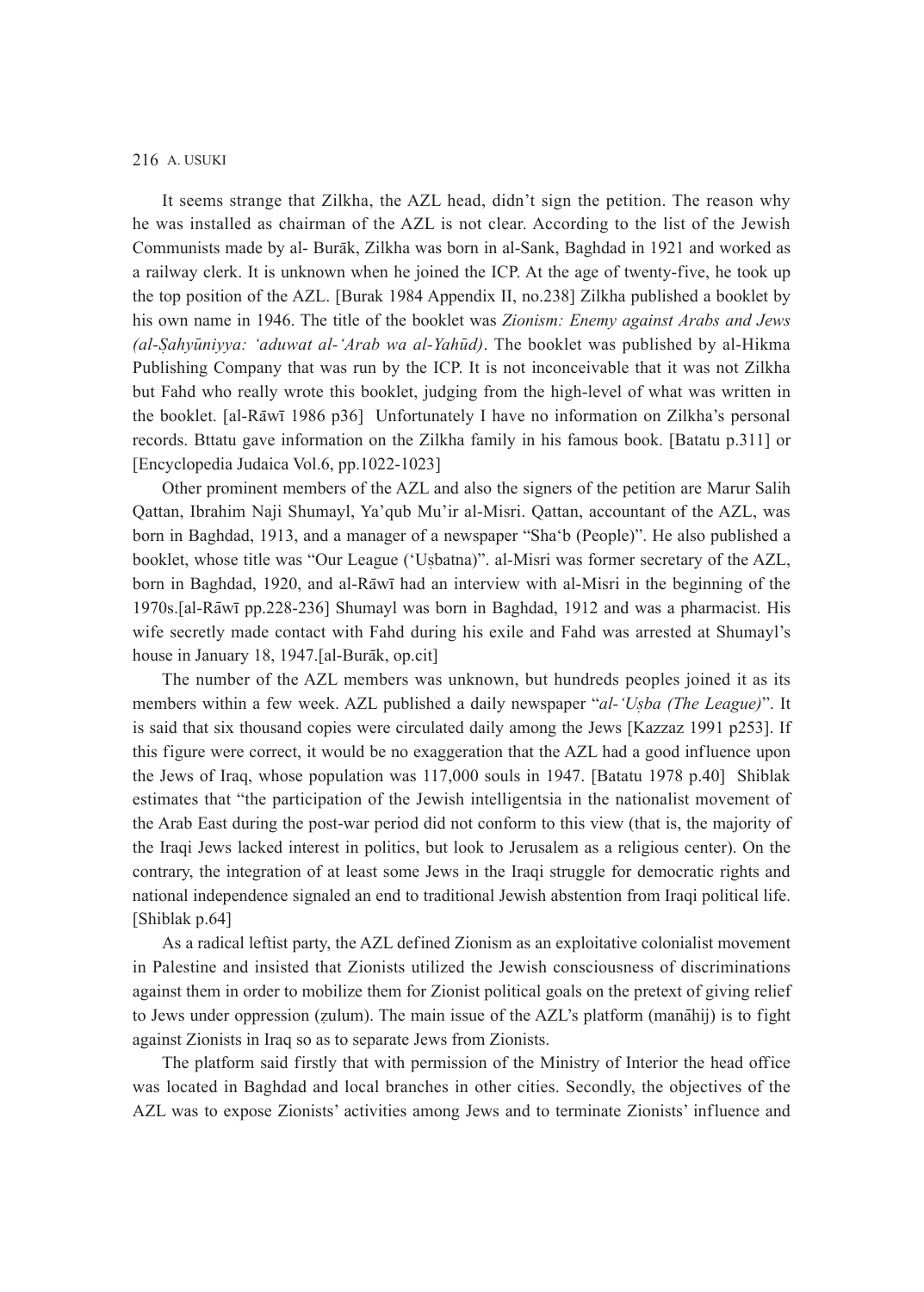propaganda through direct measures of 1) publishing newspapers and pamphlets, 2) holding meetings, festivals and lectures for films, 3) cooperating with local or foreign organizations that share common political goals, 4) participating in international conferences for anti-Zionism in order to explain the Palestine Question, 5) exposing Zionist spies to the Jewish public, 6) struggling against economic influences of Zionists destroying new Arab industries.

The AZL cooperated with nationalists to fight Zionists through indirect measures in order to finish the confessional arrogances (al-na'arat al-tā'ifiyya) that split the unity of Iraqi people, and to create an atmosphere of affection and mutual understanding among all Iraqi people, and to deal with the Jewish question as a social problem and interpret it accurately from a scientific socialist point of view. [al-Rāwī 1986, pp107-108]

The AZL organized twenty-two weekly public meetings during its three months political activities. In some of the meetings in Baghdad five thousand citizens participated. In Basra were held two weekly meetings where a few thousand of Basra inhabitants joined. The weekly meetings contributed to promotion of the understanding of the Palestine question from a scientific point of view among several thousand hundred people and also the necessity to abolish of colonial principle to utilize religious, racial and national minorities (al-aqalliyat al-dīniyya wa-l-'unsūriyya wa-l-qawmiyya). [Idem. P,145-145]

# *IV. The AZL's Political Ideology*

The AZL published political pamphlets and statements during its short activities. As mentioned earlier, al-Rāwī's book is a most comprehensive source book. The most interesting of the statements was the petition for the formation of the AZL that was submitted to the Ministry of Interior in September 1945 ('arīda talab ta'asīs 'Usbat al-Mukāfata al-Sahyūniyya). [al-Rāwī pp.103-105] It was the petition that epitomized their ideas on the current situations and political goals.

A group of young Jews declared in the petition that Zionism was a danger for Jews as it is a danger for Arabs and their national unity (al-Sahyūniyya khatar 'alā al-Yahūd mithlama 4 hiya khatar 'alā al-'Arab wa wahdat-hum al-qawmiyya). They took up their struggle against Zionism openly and in public because they were Arabs and Jews at the same time. They continues,

"The Jewish problem is deep-rooted in the social system and those who observe it superficially could not understand that it was not a product of religious deference, racial discrimination, lack of harmony in customs and morals and etc. The Jews have fallen a sacrifice to a parasitic class that want to maintain their privileges by turning people's fury toward the Jews. We firmly believe as a result of study and examination that the Jewish problem cannot be resolved except by resolving the Jewish problem of a country where Jews are living and we are sure that reactionaries and colonialists help Zionism playing a role in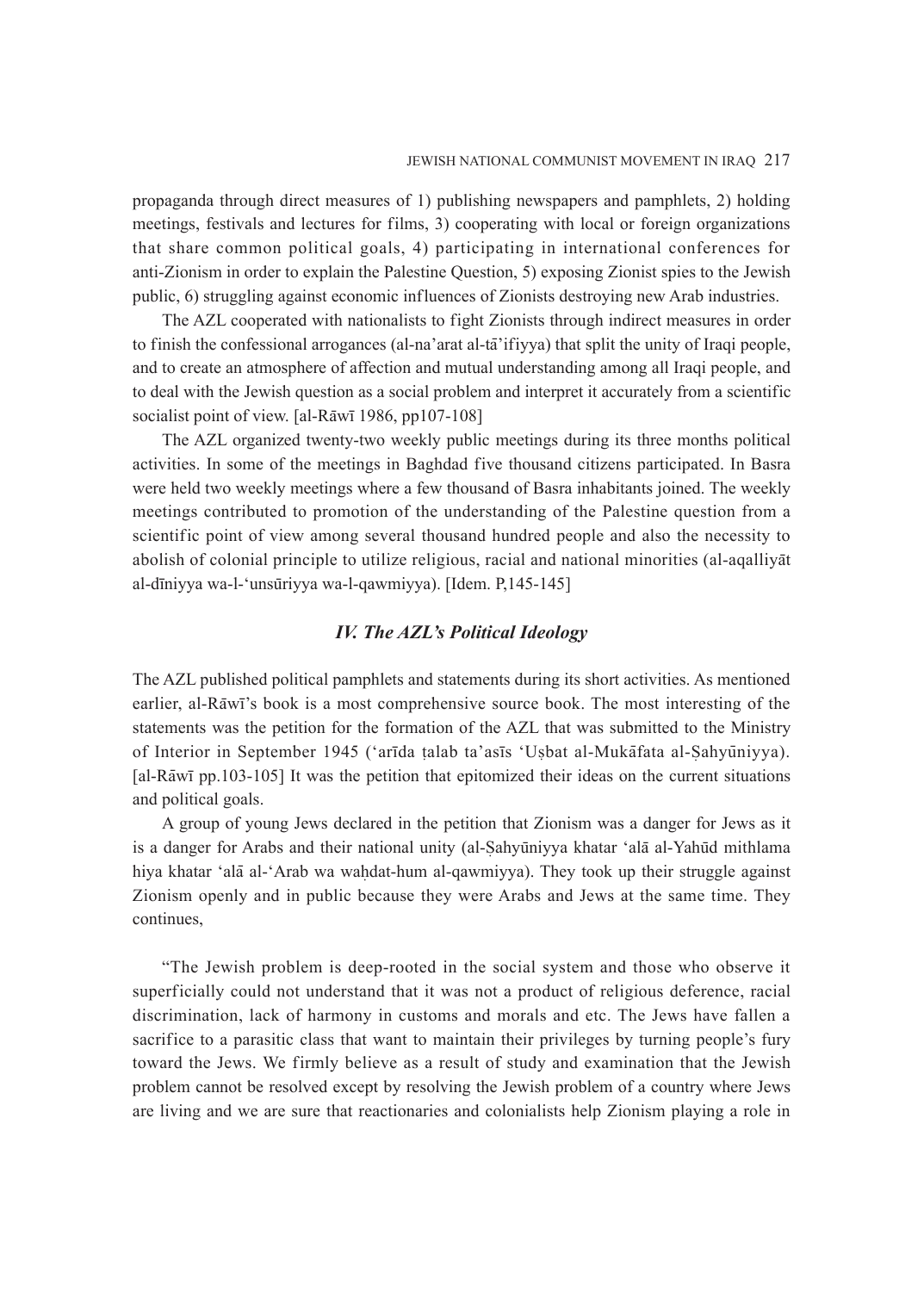confusing Jews and Zionists."(p.103)

As for the Palestine Question, they claimed, "Since the Palestine cause is completely the cause of Arab countries, we cannot help but stand by Palestinian Arabs. From our scientific realist view, that is, cooperation between Arabs and Jews, a popular nationalist Arab party supports us. In Palestine itself such a party shows strong enmity toward Zionism and advocates cooperation between Arabs and Jewish mass in order to solve the Palestine Question on the basis of a ban on Jewish immigrations, the stop of sale of Arab lands to Zionists, and the establishment of completely independent Arab democratic state where all citizens' rights should be guaranteed regardless of Arabs and Jews".

In this text the most interesting fact is that the AZL made a model of 'a very populist nationalist Arab party (h izb 'Arabī wat anī wasī'u sha'bī)' in Palestine. As I will show later, the mentioned party is the National Liberation Party (NLP) in Haifa.

As I indicated earlier, Zilkha, the head of the AZL, wrote a booklet whose title is Zionism: The Enemy of Arabs and Jews. I explain a little what this booklet is. The booklet is comprised of three chapters. After introduction, the first chapter is "A Brief History of Zionism and the Solution of the Jewish Problem", Chapter 2 "Danger for the Arab Countries", and Chapter 3 "Effective Measures for Struggling against Zionism and the Solution for the Palestine Question". Here I focus upon the Palestine Question.

Zilkha gave a special attention to the National Liberation League ('Us bat al-Tah arrur al-Watanī, NLL) in Palestine as a good model for their struggle against Zionists. [al-Rāwī p.73] He explained that "we see today for example how a great popular party (hizb sha'bī) in Palestine understand the Jewish question scientifically: This is the NLL that is struggling against those who want to turn Arab national movement (al-haraka al-'arabiyya al-wataniyya) to racial inclination and the NLL is defending Jewish laborers rights as well as Arab laborers rights. The party wants to resolve the Palestine question realistically on the basis of stopping the Jewish immigrations, and the establishment of independent democratic state without any  $\frac{1}{2}$  colonialist intervention" [al-Rāwī p.73]

The NLL was established in Haifa by young Palestinian Arab Communist intellectuals, such as Emil Habibi (1922-97), Emil Tuma (1919-85), Tawfiq Tubi (1922- ) and others after the division of the Palestine Communist Party in 1943 followed by the dissolution of the third Communist International (Comintern). Most of the members of the NLL joined the Israeli Communist Party (Maki and later Rakah) after the establishment of the State of Israel. I cannot go into detail on this topic, but it is necessary to emphasize here that Haifa is one of the most important centers for Arab communists in Palestine. In other words, it can be said that the NLL and the AZL were contemporary phenomena by Arab national communists in Iraq and Palestine in the Arab world. [Budeiri pp.212-242]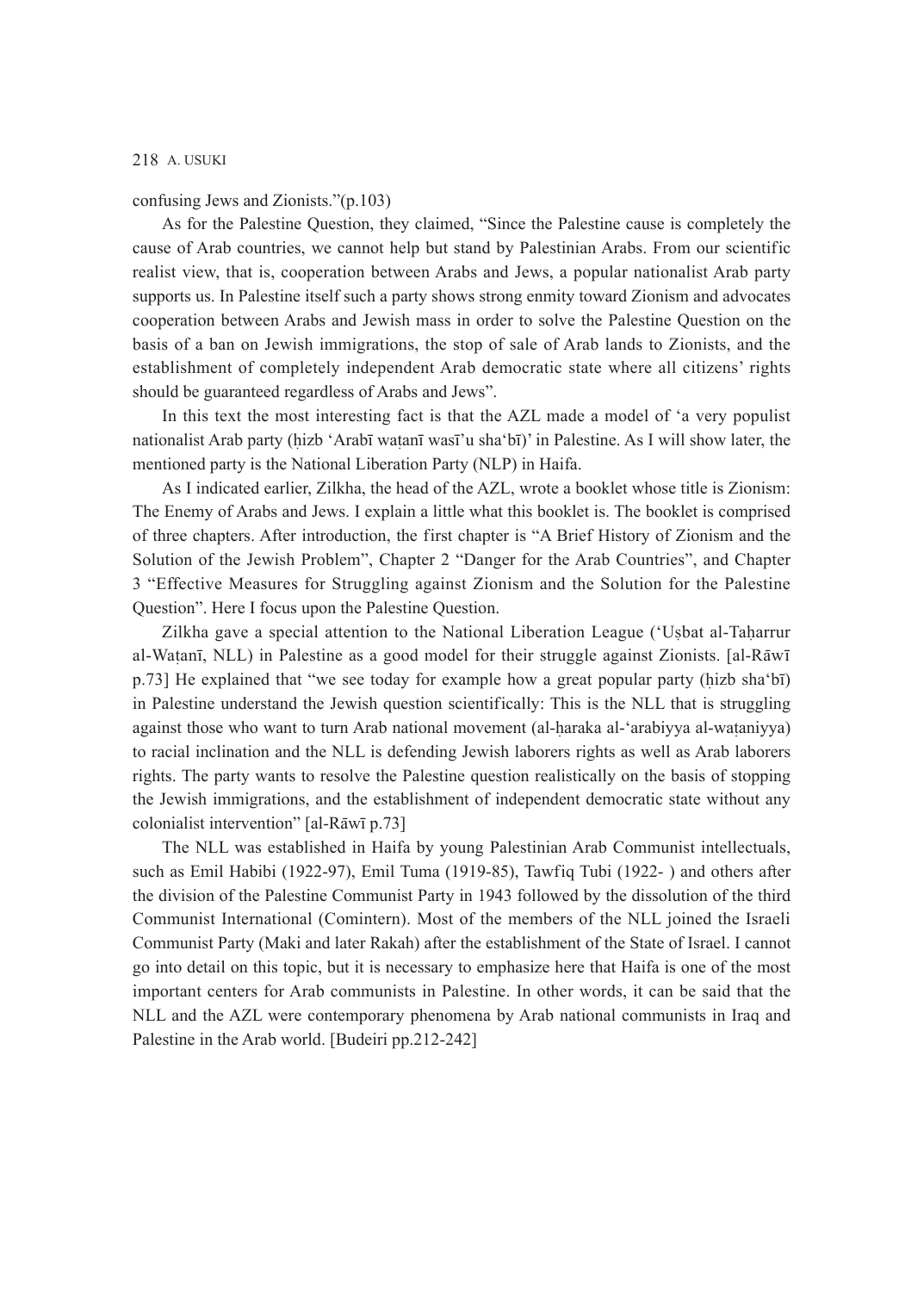#### *V. Concluding Remarks: the AZL as an 'Arab' National Communist Movement*

The AZL emphasized keeping their Arabness and Jewishness at the same time. Zilkha explained his reasons as follows: "Jews have no common histories; for example, a history of Arab Jews is neither that of Russian Jews nor English Jews. A history of German Jews is neither that of Turkish Jews nor American Jews. English Jews is a part of English nation as well as Arab Jews are a part of Arab nation (al-yahūd al-Inkilīz mathalan hum juz' min al-umma al-Inkilizīyya, kamā inna al-yahūda al-'arab hum juz' min al-umma al-'arabiyya). Jews have no common lands as they have no common language. For example, German Jews speak German and English Jews speak English. Arab Jews speak Arabic as well.

Historically speaking, the Iraqi authorities and chauvinistic Iraqi nationalists like Istiqlal members defeated the AZL's reasoning of the Arabnses of Iraqi Jews. It is also emphasized here that the AZL's leaders were sentenced in prison at the Baghdad trial court on September 15, 1946. Surprisingly the Judge Khalil Amin al-Mufti said in his decision that the meaning of an expression "mukafahat al-sahyūniyya" is not the struggle against Zionism (al-kifah didda al-Sahyūniyya), because the word "Kafih" is mukafaha or kifah (defending) by meaning. Therefore the meaning of the word "mukafahat al-sahyūniyya" is 'defending Zionism'. If this League were intended to struggle against Zionism, it would have been named 'Usbat al-Mukafahat didda al-Sahyūniyya (The League Struggling 4 against Zionism). [al-Rafi p.170]

This rhetorical trick is only to deceive Iraqi people into believing Jews must be Zionists and Communists at the same time. We should evaluate the AZL's political role as a national communist movement in broader context of the contemporary history of the Middle East in particular and eastern parts of the Mediterranean World in general after the collapse of the former Soviet Union.

# *BIBLIOGRAPHY*

# 'Abd al-Azīz, Hishām

1988a "al-Nashat al-Sahyūnī fī al-'Irāq fī zhill al-Intidāb al-Britānī (The Zionist Activity in Iraq during the British Mandate)", *Shu'u - n Filast īniyya*, No.180, 1988, pp.41-60. (in Arabic) 4

1988b "al-Nashat al-Sahyūnī fī al-'Irāq fi zhill al-Intidab al-Britani, 1941-1946 (The Zionist Activity in Iraq during the British Mandate,1941-1946)", *Shu'u - n Filast* 4 *īniyya*, No.186, 1988, pp.58-83. (in Arabic)

1989 "al-Nashat al-Sahyūnī fī al-'Irāq khilal Fitrat al-Istiqlāl, 1930-1940 (The Zionist Activity during the Period of Independence, 1930-40)", *Shu'un Filastīniyya*, No.191,1989, pp.55-78. (in Arabic)

Abo, Ali I. & Khairieh Kasmieh

1972 *Jews of the Arab Countries*, Beirut: PLO Research Center, Palestine Monographs,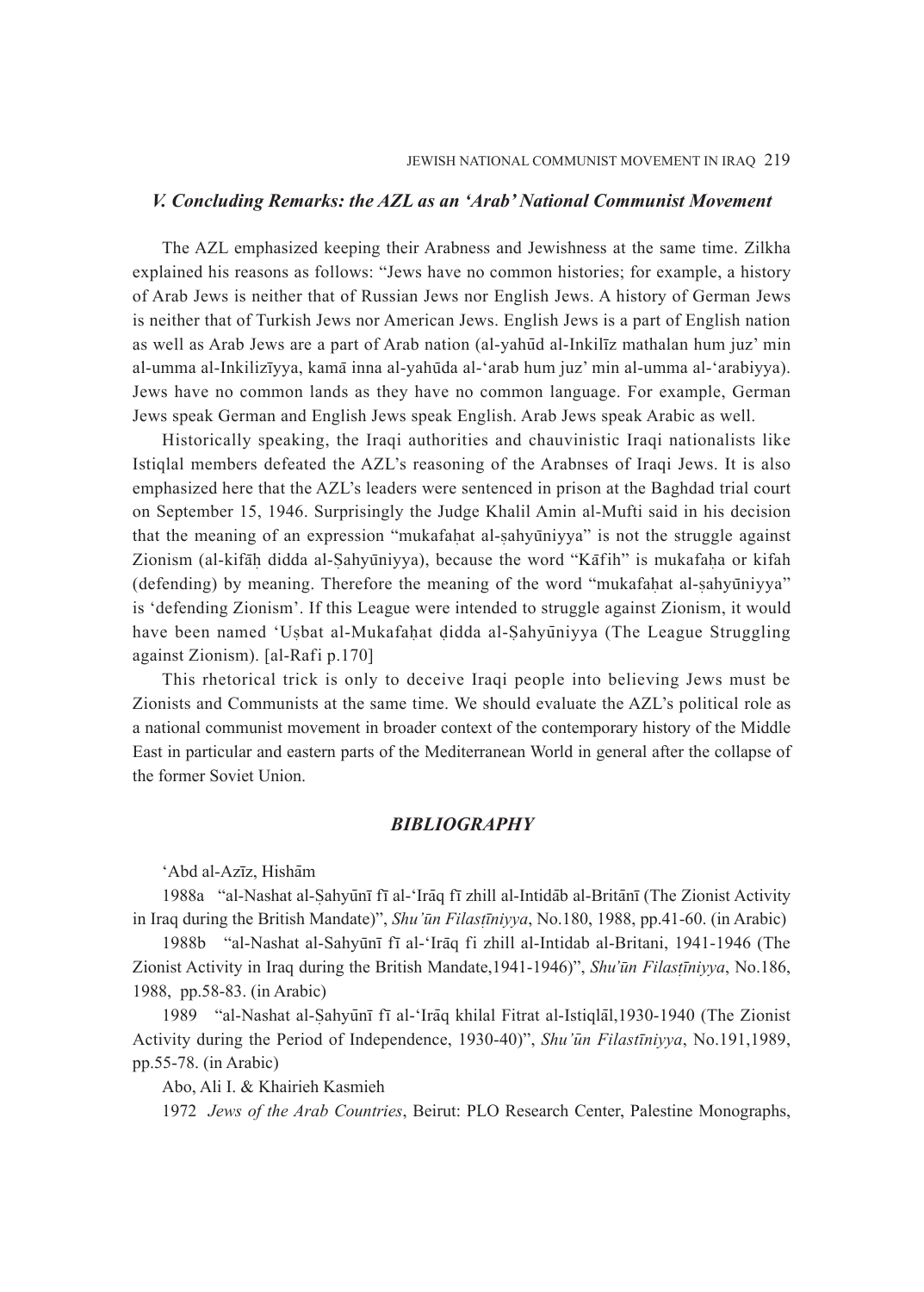No.82..

Bar-Moshe, Itzhak

1975 al-Khurūj min al-'Irāq: Dhikriyāt 1945-1950 (Exodus from Iraq: Memoir *1945-1950)*, Jerusalem: The Sepahrdi Council of Jerusalem (Majlis al-T 4 a'ifa al-Sufaradiyya, 1975. (in Arabic)

Bar-Moshe, Itzhak

1977 *Yetziat Iraq: Zikhuronot mi-Shenat 1945-1950 (Exodus from Iraq: Memoir 1945-1950)*, Jerusalem: The Sephardi Council of Jerusalem (Va'adat 'Edat ha-Sefaradim be-Yerushalaym), 1977. (in Hebrew)

Battatu, Hanna

1978 *The Old Social Classes an the Revolutionary Movements of Iraq: A Study of Iraq's Old Landed and Commercial Classes and of its Communists, Ba'athists, and Free Officers*, Princeton: Princeton University Press.

Beinin, Joel and Zachary Lockman

1987 *Workers on the Nile: Nationalism, Communism, Islam, and the Egyptian Working Class, 1882-1954*, Princeton: Princeton University Press.

Beinin, Joel

1990 *Was the Red Flag Flying There?: Marxist Political and the Arab-Israeli Conflict in Egypt and Israel, 1948-1965*, University of California Press.

1998 *The Dispersion of Egyptian Jewry: Culture, Politics, and the Formation of a Modern Diaspora*, Berkeley: University of California Press.

Ben-Ya'akov, Avraham

1979 *Yehudei Bavel be-Tequfot ha-Aharonot (The Jews of Babel in the modern times)*, Jerusalem: Qiryat Sefer, 1979. (in Hebrew)

Ben-Ya 'akov, Avraham

1980 Y*ehudi Bavel be-Eretz-Yisra'el : me-ha- Aliyot ha-Rishonot ad ha-Yom (The Iraqi Jews in Eretz-Israel: from the First Immigrations to Today)*, Jerusalem : Reuben Mas, 1980. (in Hebrew)

Berger, Elmer

1955 *Who Knows Better Must Say So!,* New York: American Council for Judaism,1955; reprint edition, Beirut : The Institute for Palestine Studies, 1970.

Bernstein, Deborah S.

2000 *Constructing Boundaries: Jewish and Arab Workers in Mandatory Palestine*, Albany: State University of New York.

Bibi, Mordekhai

1988 *ha-Mahteret ha-Tziyonit-Halutzit be-'Iraq 1942-1945: Mehqar Ti'udi (The Pionieer Zionist Underground Movement in Iraq 1942-1945: Documentary Study),* Vol.1(1941-1944),

Vol.2 (1944-1945), Jerusalem : Makhon Ben-Tzvi /Yad Tabenkin. (in Hebrew) Budeiri, Musa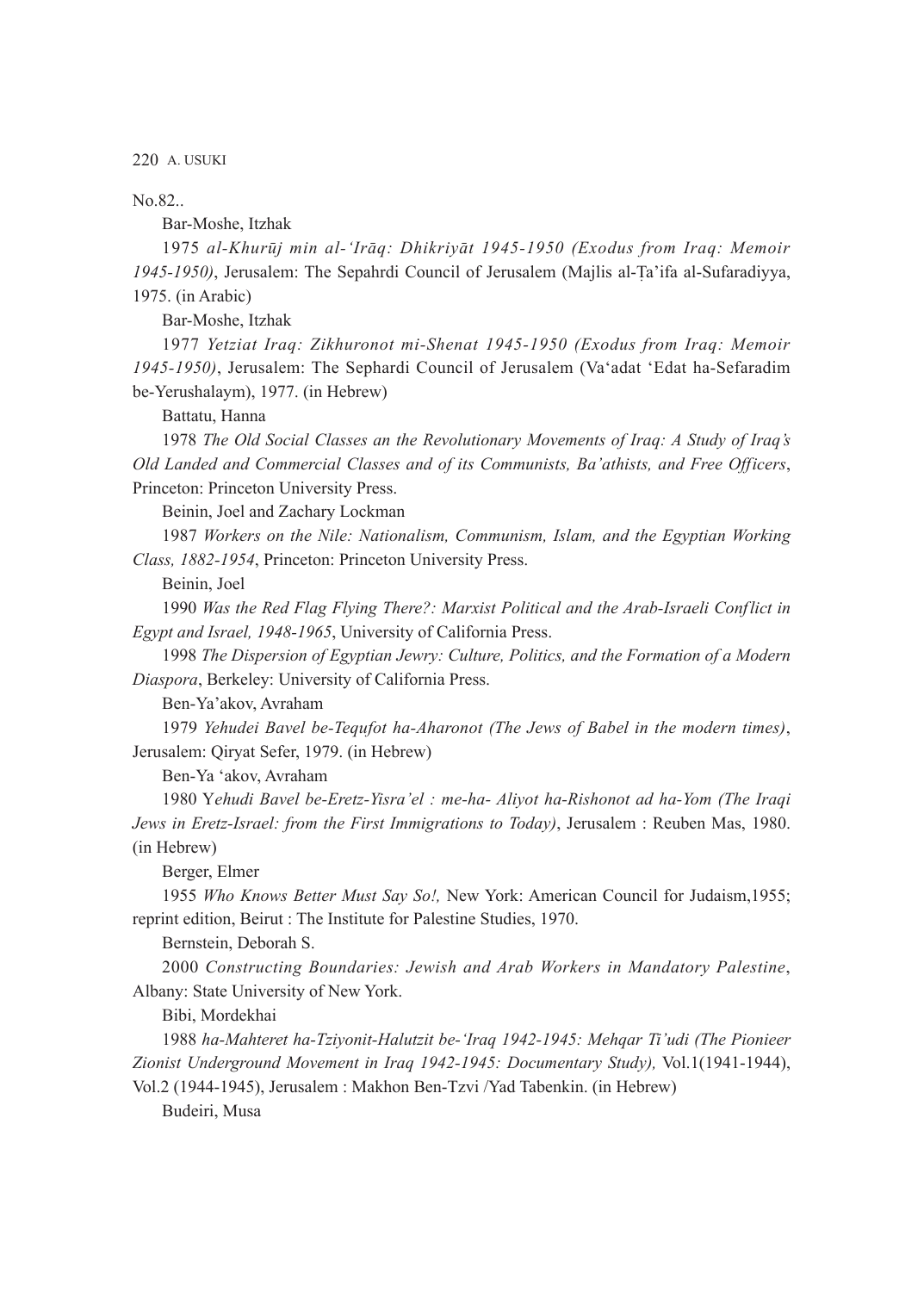1979 *The Palestine Communist Party 1919-1948: Arabs and Jews in the Struggle for Internationalism*, London: Ithaca Press.

Al-Budayrī, Mūsā

1981 *Tatawwur al-H*<sup>4</sup> *araka al-'Ummalīya al-'Arabiyya fī Filast* 4 *īn: Muqaddima Ta'rīkhiyya wa Majmu' Watha'iq, 1919-1948 (Development of Arab Worker Movement in Palestine:*  Historical Introduction and Documents Collection, 1919-1948), Beirut: Dār Ibn Khaldun.

Al-Burāk, Fādil

1984 al-Madāris al-Yahūdiyya wa-al-Īraniyya fī al-'Irāq: Dirāsa Muqā rana (The Jewish *and Iranian Schools in Iraq: A Comparative Study)*, Baghdad : Dar al-Rashīd, . (in Arabic)

Cohen, Hayyim

1972 *ha-Yahudim be-Artzot ha-Mizrah ha-Tihon be-Ymeinu (The Jews of the Middle Eastern Countries in our Time)*, Jerusalem: Institute of Contemporary Jewry (ha-Makhon le-Yahadut Zemanenu) / ha-Kibbutz ha-Meuhad, 1977 (in Hebrew).

1973a *The Jews of the Middle East 1860-1972,* Jerusalem: Israel Universities Press,.

1973b al-Nashāt al-Şahyūnī fī al-'Irāq (The Zionist Activities in Iraq), Beirut / Baghdad: PLO Research Center (Markaz al-Abhath) / Center for Palestine Studies (Markaz al-Dirāsāt al-Filastīniyya), Baghdad University. (in Arabic)

1974 *ha-Pe'ilot ha-Tziyonit be-Artzot ha-Mizrah ha-Tihon (Zionist Activities in the Lands of the Middle East)*, Jerusalem: The World Zionist Organization (ha-Histadrut ha-Tziyonit ha-Olami). (in Hebrew)

Goitein, S.D.

1955 *Jews and Arabs : Their Contacts through the Ages,* N.Y. : Schoken.

Giladi, G.N.

1990 *Discord in Zion: Conflict between Ashkenazi and Sephardi Jews in Israel*, London: Scorpion Publishing.

Halevi, Ilan

1988 *A History of the Jews: Ancient and Modern*, London: Zed Press.

Hourani, Albert H.

1947 *Minorities in the Arab World*, London/New York/Tront: Oxford University Press.

Lewis, Bernard

1984 *The Jews of Islam*, Princeton : Princeton University Press, 1984.

Landshut, S.

1950 *Jewish Communities in the Muslim Countries of the Middle East: A Survey*, London: The Jewish Chronicle, 1950 ; Reprint Edition, Westport: Hyperion Press, 1976.

Lockman, Zachary

1994 ed. *Workers and Working Class in the Middle East: Struggles, Histories, Historiographies*, New York: State University of New York .

1996 *Comrades and Enemies: Arab and Jewish Workers in Palestine 1906-1948*, Berkeley: University of California Press.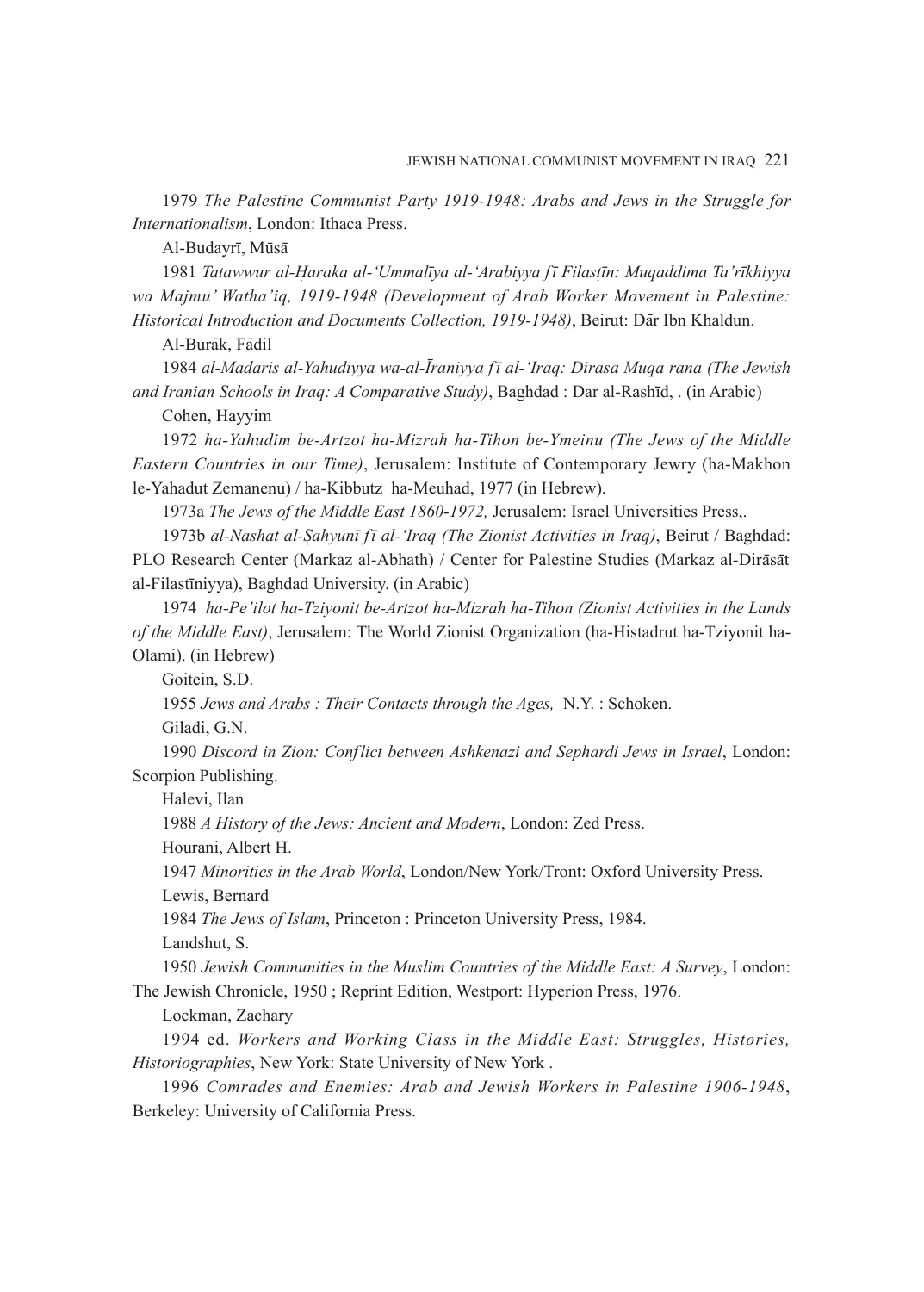Laqueur, Walter

1958 *Nationalism and Communism in the Middle East*, London: Rutledge and Kegan Paul. Ma'aruf, Khaldun Naji

1976 al-Aqqaliyya al-Yahūdiyya fī al-'Irāq bayn sanat 1921 wa 1952 (The Jewish *Minority in Iraq between 1921-1952)*, Vol.2, Baghdad, Center for Palestine Studies (Markaz al-Dirāsat al-Filastīniyya, Baghdad University (Jāmi'at Baghdād), 1976. (in Arabic)

Meir, Yosef

1973 *Me ever le-Midbar : ha-Mahteret he-Halutzit be- Iraq (Beyond the Dezert : he-Halutz Underground in Iraq)*, Tel Aviv : Ma arakhut /Ministry of Defense (Mishrad ha-Bitahon), 1973. (in Hebrew)

1989 *Hitpatehut Hevratit Tarbutit shel Yehudei 'Iraq me-az 1830 ve- ad Yemeinu (The Social and Cultural Development of the Iraqi Jews from 1830to Today)*, Tel Aviv : Naharayim, 1989. (in Hebrew)

Qazzaz (Kazzaz), Nissim

 1990 "Tziyonim ve Qomunistim Yehudim be- Iraq 1941- 1950 (Jewish Zionists and Communists in Iraq, 1941-1950)", *ha-Tziyonut u-Mitnagedei-ah ba-'Am ha-Yehudi (Zionism and its Opponents among the Jewish People)*, Jerusalem: ha-Sifriya ha-Tziyonit, The World Zionist Oraganization (ha- Histadrut ha-Tziyonit ha- Olamit), 1990, pp.205-223. (in Hebrew)

1991 *ha-Yehudim be-'Iraq be-Me'a ha-'Esrim (The Jews of Iraq in the 20th Century)*, Jerusalem: Makhon Ben-Tzvi, 1991. (in Hebrew)

al-Rāwī, 'Abd al-Latīf

1986 'Usbat Mukāfat al-sahyūniyya fī al-'Irāq 1945-1946: Dirāsa wa Wathā'iq, *al-Yasa - r al-'Ira - qī wa al-Mas'ala al-Fila - st* 4 *iniyya (The League Struggling against Zionism in Iraq 1845-1946 : Study and Documents, Iraqi Leftist and the Palestine Question),* Damascus / Nicosia : Dar al-Jalil / Dar Wahran, 1986. (in Arabic)

Rejwan, Nissim

1985 *The Jews of Iraq : 300 Years of History and Culture,* London : Weidenfeld & Nicolson

al-Sāfī, 'Abd al-Razzāq

1977 Kifahunā didda al-Sahyūniyya (Our Struggle against Zionism), Jerusalem : Mansharat Sallah al-Din. (in Arabic)

Shenhav, Yehouda 2004 *ha-Yehudim ha-Aravim: Leumiyut, Dat ve-Ethnoligia (The Arab-Jews: Nationalism, Religion and Ethnicity)*, Tel Aviv: 'Am ha-'Oved. (in Hebrew)

Shiblak, Abbas

 1986 *The Lure of Zion : The Case of the Iraqi Jews,* London : al-Saqi Books. Silberstein, Laurence J.

1999 *The Postzinism Debates: Knowledge and Power in Israeli Culture*, New York and London: Routledge.

al-Sadun, Sadiq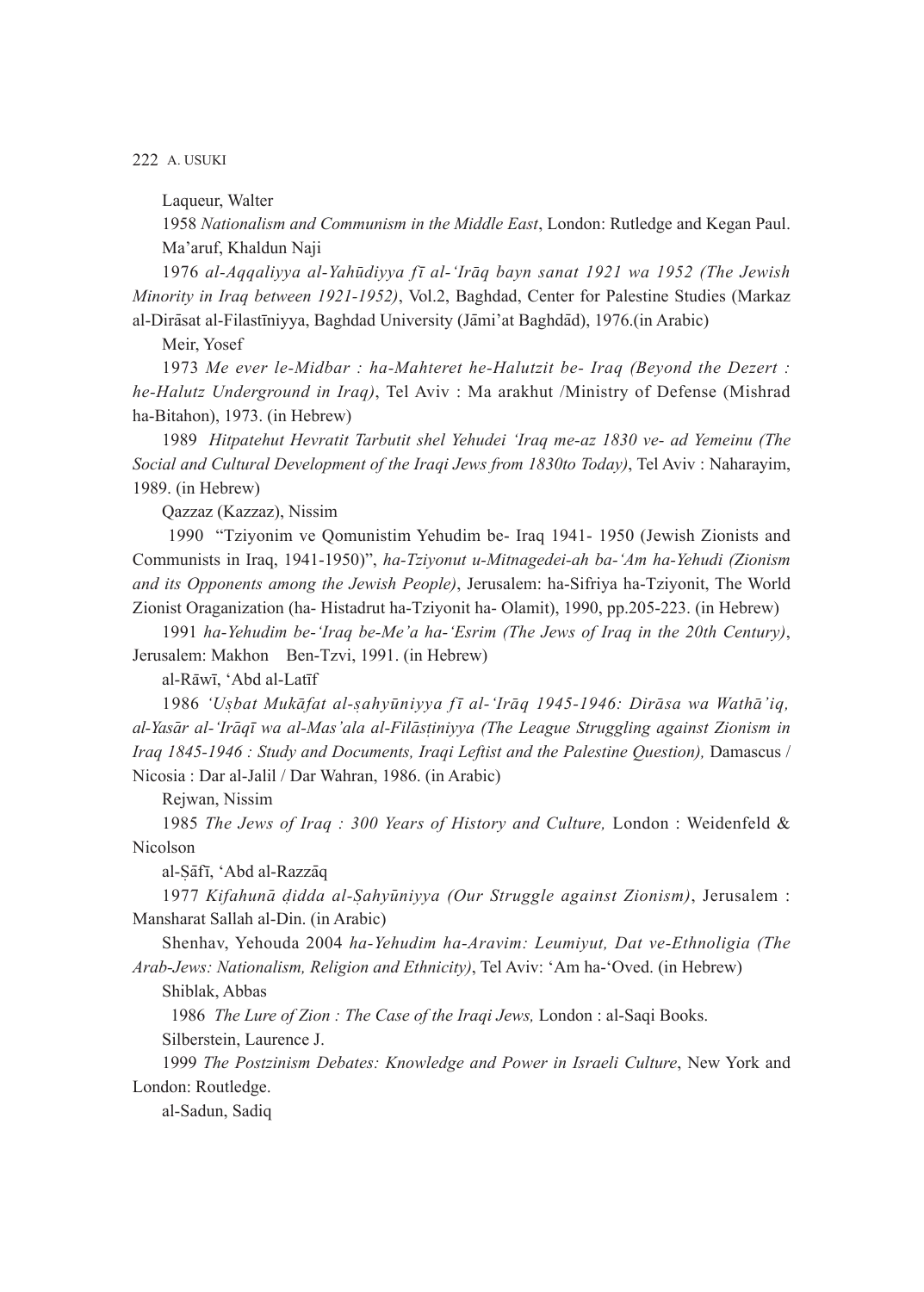1980 al-Nashāt al-Sahyūnī fi al-'Irāq 1914-1952 (The Zionist Activity in Iraq 1914-1952), Baghdād: Dār al-Shu'ūn al-Thaqāfa al-'Amma / Ministry of Culture and Information (Wizārat al-Thaqāfa wa-al-'ulū m), 1980. (in Arabic)

Usuki, Akira

1989 "The Anti-Zionist Movement among the Jews of Iraq: Zionism, Arab Nationalism, and Communism in Iraq immediately after the Second World War", *Journal of the Faculty of Liberal Arts, Saga University,* No.21, March 1989, pp.1-26. (in Japanese)

1994 "Zionism, Communism and Emigration of the Iraqi Jews: An Ancient Community in Crisis, 1941-1951", *Annals of Japan Association for Middle East Studies*, No.9, pp.1-35; also reprinted as Truman Reprint, The Truman Institute for the advancement of Peace, The Hebrew University of Jerusalem, 1995.

2001 "To be a National Minority in an Ethnic Jewish State: The Palestinians as the Other in Israel", in Shigemi Inaga ed., *Crossing Cultural Borders: Toward an Ethics of Intercultural Communication*, International Symposium 14, International Research Center for Japanese Studies, Kyoto.

Woolfson, Marion

1980 *Prophets in Babylon: Jews in the Arab World*, London: Faber and Faber. Yasin, 'Abd al-Qadir

1972 " 'Usbat Mukāfahat al-Sahyūniyya fī al- Irāq (League Struggling against Zionism in 4 Iraq)", *Shu - 'un Filast* 4 *īniyya*, No.15, pp.158-166. (in Arabic)

Zilkha, Yusuf Harun

1946 al-Sahyūniyya: 'Adawat al-'Arab wa-al-Yahūd (Zionism is Enemy of Arabs and Jews), Baghdād: Dār al-Hikma. (in Arabic)

# **Appendix: The Anti-Zionist League in the Eyes of the United States of America**

THE FOREIGN SERVICE OF THE UNITED STATES OF AMERICA Baghdad, October 4, 1945 **SECRET** No. 916 SUBJECT: Anti-Zionist League Formed in Baghdad. The Honorable The Secretary of State, Washington, D.C. Sir:

With reference to the Legation's despatch no. 896 of September 12, 1945, I have the honor to report that a group of local Jews, most of whom are said to be between the ages of 18 and 25, have recently been attempting to form an anti-Zionist League in Baghdad. As a number of references to this organization have appeared in the vernacular press, two outstanding leaders of Baghdad Jewry, Messrs. Daoud Salman and Shalom Darwish, Secretary General to the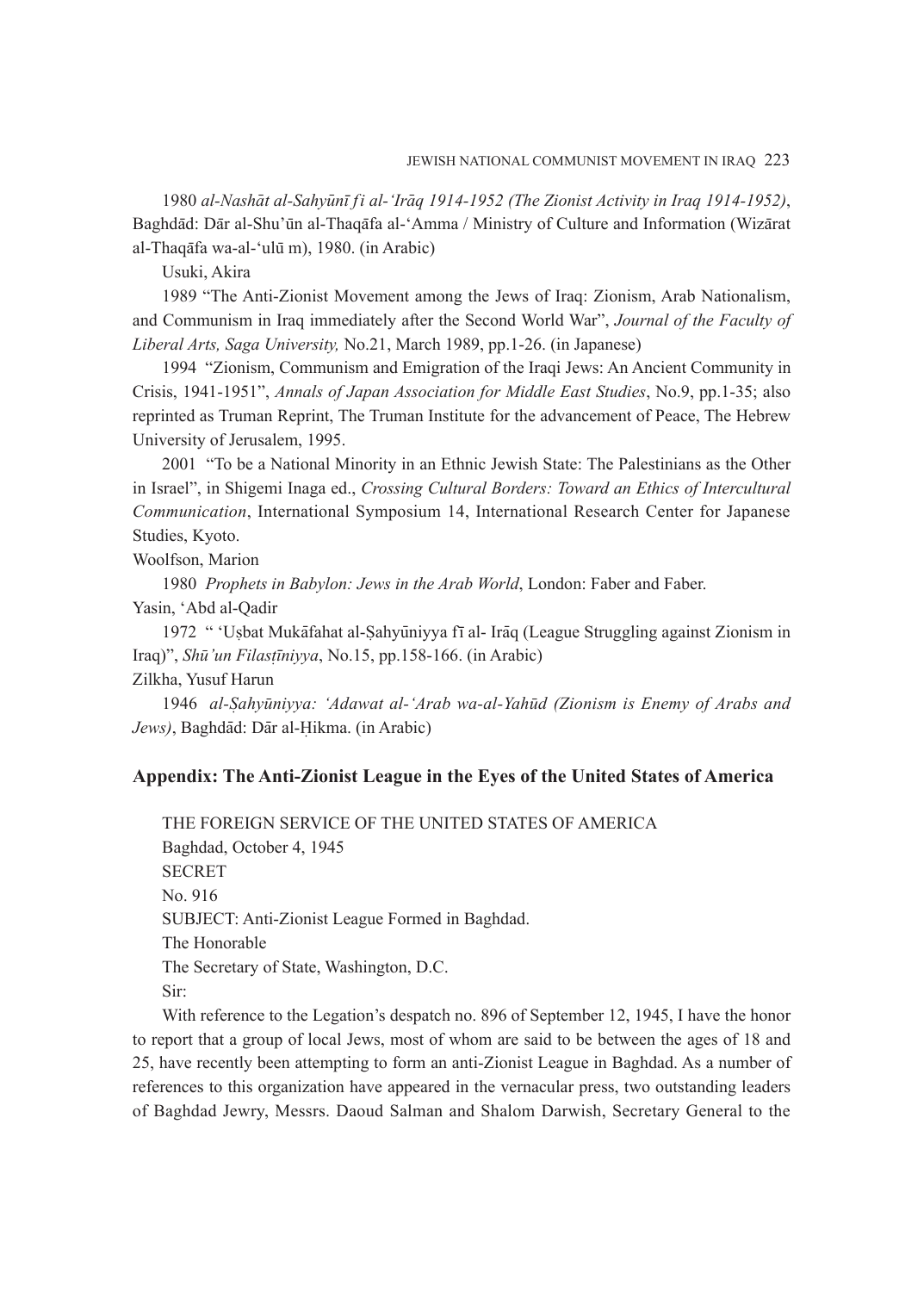Jewish Community, were interviewed on the subject. According to these gentlemen the leaders of the local Jewish community, while doing nothing to encourage the anti-Zionist movement here, have done nothing to oppose it. They add in fact, that while the proposed Anti-Zionist League is probably Communistic and certainly an extreme Leftist group, it has served a very useful purpose in obtaining statements from prominent local politicians which are favorable and reassuring to the Jews of Baghdad. In this connection, I have noted recent statements in the press from such men as Prime Minister Hamdi Pachachi; Mawloud Pasha Mukhlus, Senator and ex-President of the Chamber of Deputies; Ridha Al-Shabibi, ex-Minister of Education and former President of the Senate; Sa'ad Salih, a leading member of the Chamber of Deputies; and Sayid Abdul Mahdi, one of the most influential Shias of Iraq, a former Minister of Education and a Deputy - to the effect that the Arabs and Jews of Iraq had lived for many years in peace together and that they would, of course, continue to do so; that there was no feeling of animosity against Iraqi Jews among Iraqi Arabs; that the Jews of Iraq were sterling citizens of this great country, etc.

Messrs. Salman and Darwish state that the organizers and leaders of the anti-Zionist movement here, which now has about fifty members, are Masrour Qattan, a staff writer on the extremely pro-Soviet daily Al Sha'ab, and Brahim Naji, a minor employee of a local drug store. Qattan's father, they say, is a fairly well known lawyer and landowner, while Naji "has no social standing." They add that the leaders of the League have requested the right to organize legally as a "Society" but they do not believe this right will be granted as the Government fears it would be used to cloak communist activities.

Daoud Salam states that the British Embassy has unofficially inquired as to what local Jews thought of the Anti-Zionist League, and that the Jews replied that they had nothing for or against the idea since the Baghdad Jewish community is a non-political body. Salman adds that the Jews took advantage of this opportunity to emphasize to the British that no real harm could befall Jews in Iraq without British approval.

In this connection Salam points out that there were two established and several rumored assaults on Jewish women by Moslem hoodlums last month. In each case the assault consisted simply of the throwing of acid on the womens dresses with no serious injury to the persons of the women attacked. Salam claims, however, that the husband of one of the women concerned reported the case to the police who refused to take action. Other Jews have told me that they are in constant fear of the outbreak of similar unorganized hoodlum activities.

With reference to the anti-Semitic letter in the Iraqi magazine Alam of-Ghad (World of Tomorrow), reported in despatch no. 896 of September 12, 1945, Salman says local Jews decided against risking the publicity inherent in their contemplated protest to Prime Minister Pachachi. The Jews, however, let their displeasure be known both to the editor of the offending publication and to the letter's author, Director General of Foreign Affairs, Fadhil Jamali. It is a fact that the magazine apologized for the story, and stated that it was written by one Fadhil Ahmed, who the Jews assert is a purely fictitious character. The magazine also published a.